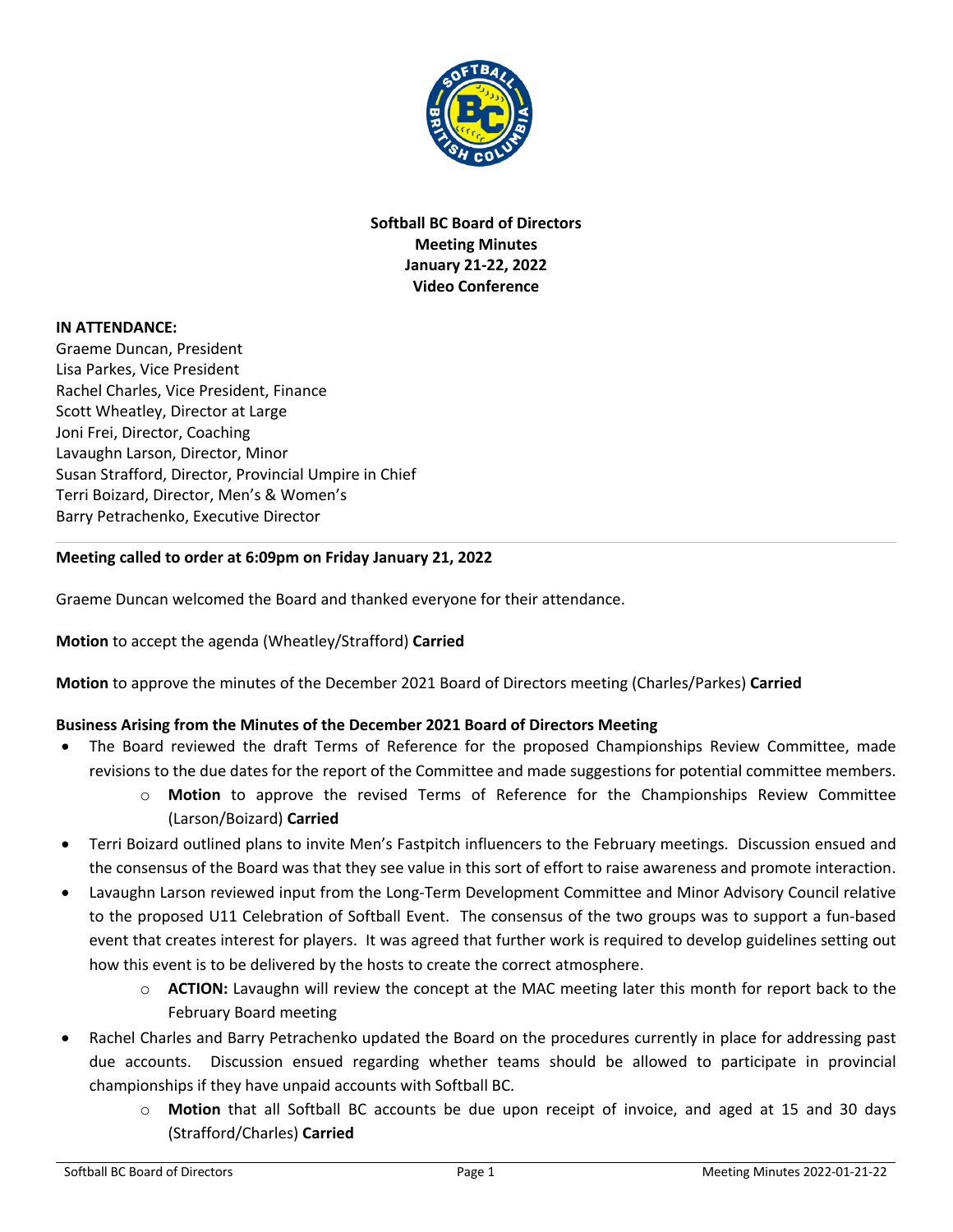

- Joni Frei updated the Board on the current status and developments with respect to MCD online content.
- Barry Petrachenko noted that an updated Board Policy Manual was distributed, containing all adjustments discussed at the December 2021 meeting of the Board.
- Graeme Duncan provided an update on the development of an Investigations Workgroup for implementation in the coming season.
- An email poll vote regarding 2022 Minor Provincial Championship Host Site recommendations was read into the minutes
	- o **Motion** that the following Minor Provincial Championship Host Site recommendations be approved: Region 4 U13C Regional – Enderby, U19C Provincials – Kelowna Minor, U17C Provincials – Kamloops (Charles/Larson) **Carried**

## **Board Policy Committee Reports**

- Finance Committee Rachel Charles: Rachel reviewed the financial materials included in the meeting package, noted her appreciation for the report provided in the meeting materials from Jennifer He, and reported that overall the finances are in a positive state.
	- o **Motion** to receive the financial report (Frei/Parkes) **Carried**
- Governance Committee Lisa Parkes: Lisa updated on discussions by the Handbook Committee and noted that a major rewrite of the Handbook will not be possible for this coming season, but the project will continue with small housekeeping and cosmetic adjustments to be made this season.
- Conduct Committee Graeme Duncan: This report was covered under Business Arising from the Minutes.

## **The meeting was adjourned at 9:03pm (Strafford)**

### **Graeme Duncan called the meeting back to order at 10:08am on Saturday, January 22, 2022**

### **Operations Reports**

- Management Committee Graeme Duncan: Graeme provided an update on discussions by the committee regarding the structure of Softball BC and plans for the updating of the Strategic Plan.
- Office and Staff Barry Petrachenko: Barry reported that Mike Smith has resigned his position as Technical Coordinator and that Mike's duties will be transitioned to existing staff, with plans to hire an administrative staff member once workloads and demands have been assessed.
- Provincial Championships Boizard/Larson: Lavaughn and Terri reviewed the list of events for 2022 and sought requests from Board members to attend as Softball BC Reps. Prizing for Championship teams was reviewed, and the consensus of the Board was that they would prefer prizing to continue and be built into the budget development considerations. The Board supported the plan for Terri Boizard to attend Men's and Women's Events for promotional and networking purposes. Discussion ensued regarding the topic of Recreational Slo-Pitch Provincials.
- BC Summer Games
	- o Barry Petrachenko updated on efforts to improve the coach selection process to ensure that all applications are addressed with appropriate levels of care and consistency.
	- o Graeme Duncan updated on the Boys program, including the meetings of the Boys Fastpitch Workgroup and the need to formalize a Terms of Reference moving forward.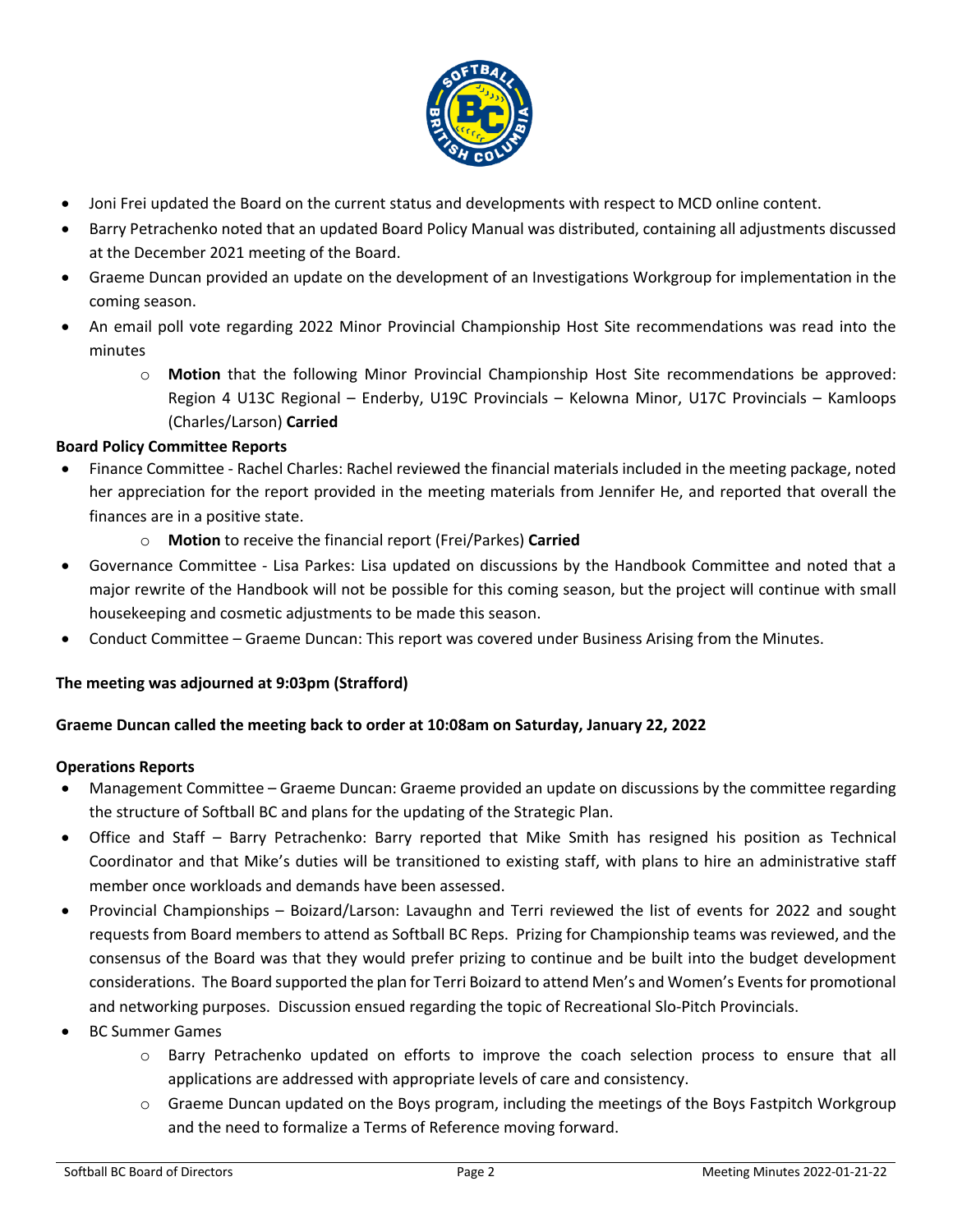

- o **Motion** that a 5% discount be offered to the membership on team registration for any minor association registering a Boys team for the 2022 season (Boizard/Parkes) **Carried**
- Leadership Meetings Petrachenko: Barry updated the Board on the realities that the extension of the Provincial Health Orders to February 16 will make it very difficult to host a Leadership Meeting in person. Discussion by the Board led to the determination that this type of meeting was not well suited to hosting via Video Conference, and as such that the meetings of the various Councils should continue but that the joint portions should be cancelled.
- Long Term Development Committee Duncan: Graeme reviewed the schedules and reports developed by the Committee, commending the entire group for their input and efforts, and highlighting the work of Shannon Maion in developing the proposals. Feedback was provided by the Board, clarification was given on the plan to adopt the proposals as mandatory playing rules for the membership and the LTD Committee was directed to review the Board's input on the proposals.
- Indigenous LTAD Action Plan Committee Frei: Joni updated on the recent meeting of the committee, noting that new members have been added and provided value to discussions immediately. The goal of the committee is to narrow their focus, as they have several topics on the table at present.
- Competition Review Committee Wheatley: Scott outlined his plans for the topics to be covered by the committee
- Coach Development Committee Frei: Joni updated that the committee has transformed into more of a conduit of information from Softball BC through the Association Coach Coordinators. Plans are being developed to create a method of all coaches registering directly with Softball BC annually, to improve communications and engagement.
- Advisory Councils:
	- $\circ$  Minor Larson: Lavaughn provided an overview of her written report and updated on the most recent meeting of the council. Discussion took place regarding the role and expectations of Minor Coordinators.
	- o Men's and Women's Boizard: Terri provide a summary of activities and topics covered in her report, as well as her plans for the council's activities this season. The Western Canada Masters Championships will be held in Abbotsford.
	- $\circ$  Umpires Strafford: Susan reported that the current council members have been very active and have been communicating quite well. They will meet virtually in February.
- Western Canada Softball Association Duncan: Graeme updated that the WCSA AGM will be held virtually next weekend. The WCSA Handbook will be developed and updated during the meeting. The list of WCSA Championships was reviewed, and discussion took place on the financial and other support available to hosts of these events from Softball BC.
- Softball Canada Petrachenko: Barry updated on the upcoming schedule of informational seminars planned by Softball Canada for the coming weeks

## **New Business**

- Graeme Duncan noted concerns over unethical recruitment behaviours within the Softball BC membership and sought suggestions as to how these concerns can be addressed.
- Terri Boizard inquired as to the rules around dual rostering in Masters, and how it affects the billing of teams for insurance purposes. Terri suggested a switch in terminology from insurance fee to affiliation fee, and that an appropriate fee be determined for subsequent registrations.

**The meeting was adjourned at 4:47pm** (Strafford/Charles)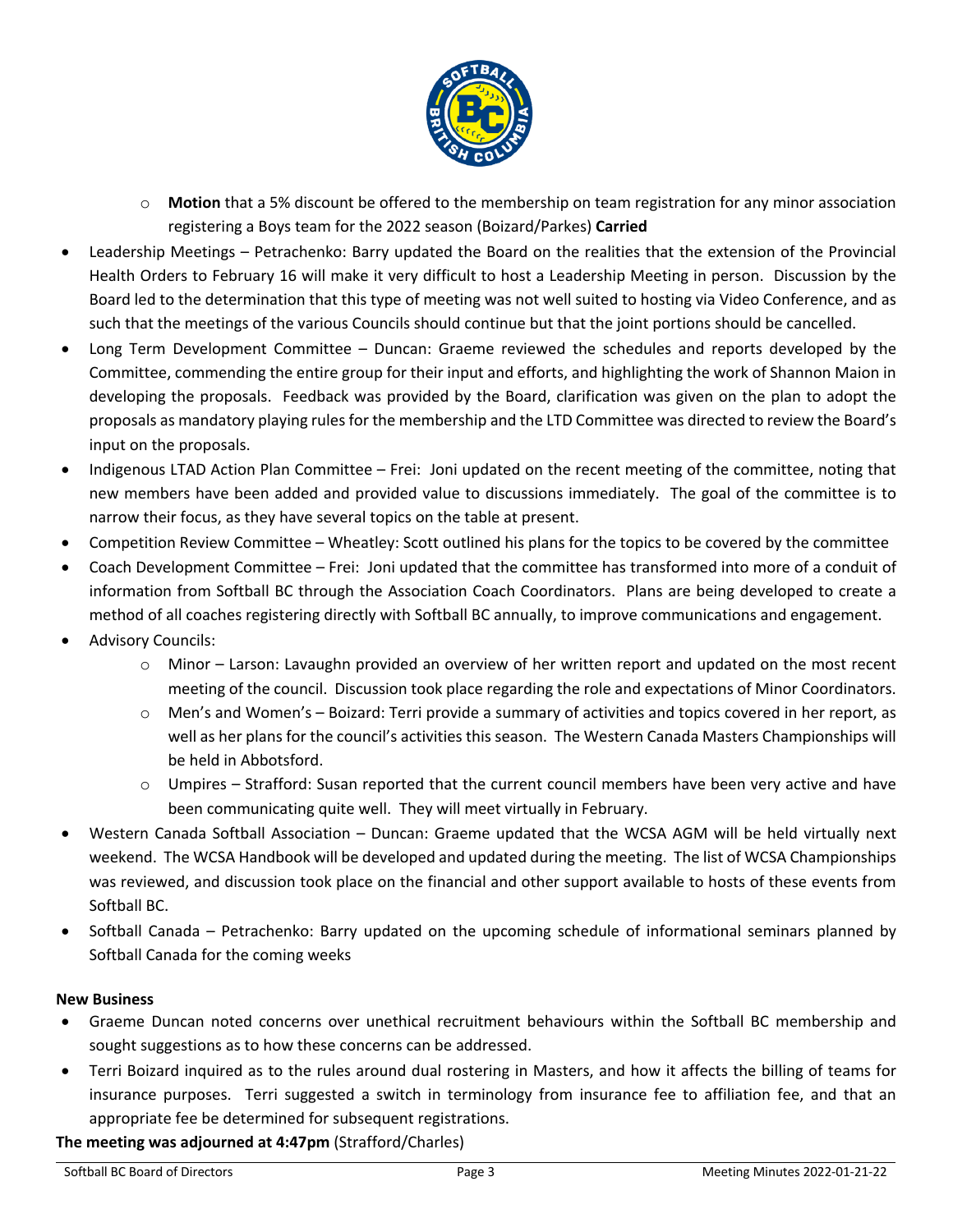

# **Championships Review Committee – Terms of Reference**

## **Goals**

- Review the current operating Rules and Policies relating to Minor Championships
- Investigate opportunities to enhance the participant experience at Minor Championships
- Develop recommendations for consideration by the Minor Advisory Council and Board of Directors

## **Membership**

The following members are recommended for consideration by the Board of Directors:

- Chair Appointed by the President of Softball BC
- Members the following individuals are recommended to serve on the committee:
	- a. Paul Muirhead, District UIC (Langley/North Langley) or Kyle Dennedy, District UIC (SSWR)
	- b. Jeff Clegg, President Langley Fastball
	- c. Dave Harris SSWR Minor Softball
	- d. Sue Dawkins Cloverdale Minor Softball
	- e. Sally Clayton Ridge Meadows Minor Softball
	- f. Nelson Hughes Kelowna Minor Fastball Society
	- g. Al Groff Richmond Girls
	- h. Kevin Langley Fleetwood Fastpitch
	- i. Scott Wheatley, Softball BC
	- j. Lavaughn Larson, Softball BC
	- k. Lesley Rowe, Softball BC

NOTE: Still open to suggestions for additional committee members to ensure appropriate input from all areas of the province.

### **Jurisdiction**

This is an ad-hoc committee reporting to the board of directors. This committee is not empowered to make any final and binding decisions, but to provide guidance and recommendations to the board and any other committees as they see fit, for their consideration.

## **Resources and Budget**

The committee will conduct meetings via video conference. Softball BC will provide staff advisory resources, to do transcribing, photocopying, and printing as required. Any committee costs will require prior approval by the Executive Director.

### **Privacy**

All documents and minutes from meetings will be stored on the Softball BC secure server site. The minutes will be distributed to all members of the committee and shall be voted on at the next meeting. Once minutes are approved, they will be circulated to the Board of Directors via the Executive Director.